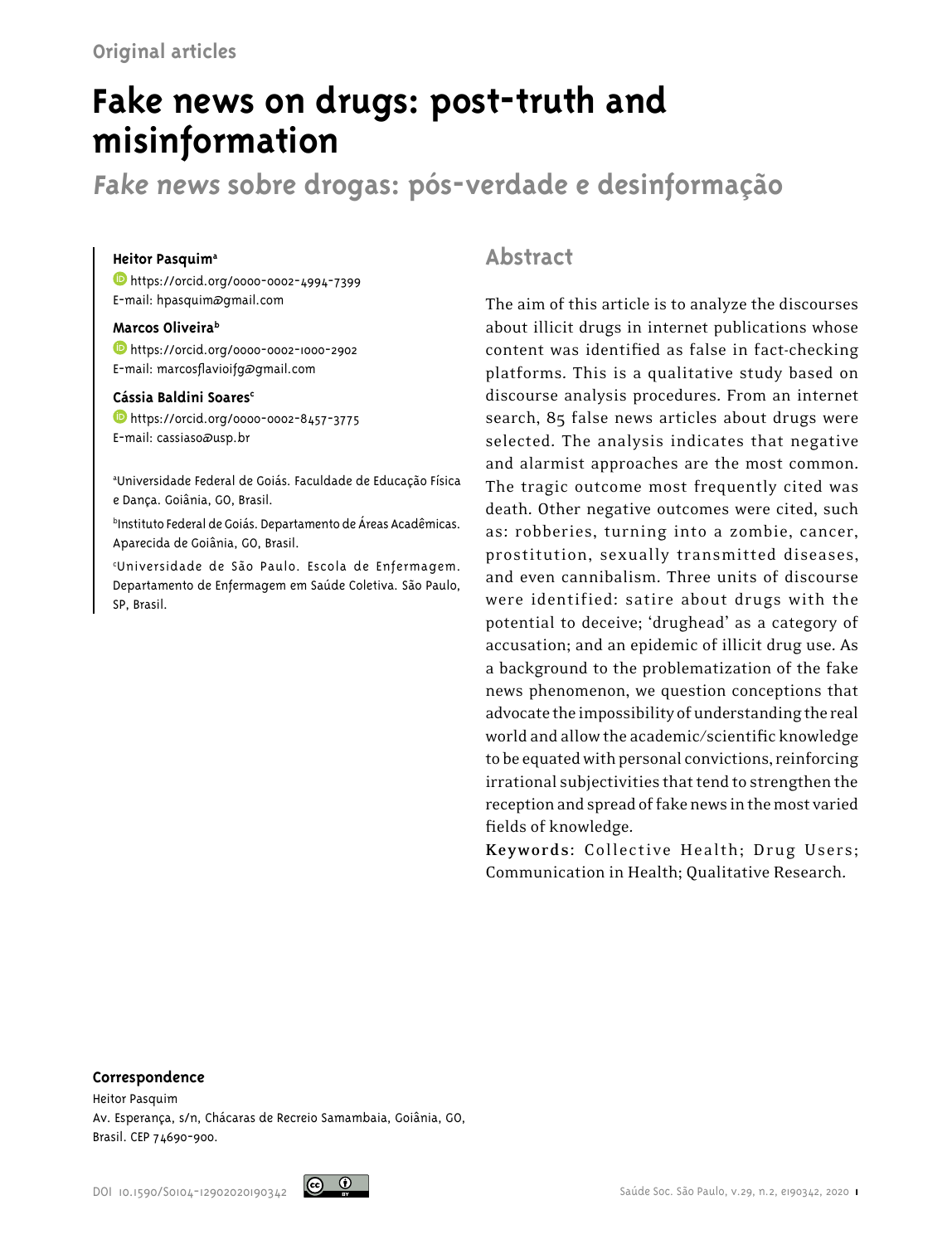## **Resumo**

O objetivo deste artigo é analisar os discursos sobre drogas em publicações da internet cujo conteúdo foi identificado como falso em plataformas de checagem de dados. Trata-se de estudo de abordagem qualitativa, que seguiu procedimentos de análise do discurso. A partir de pesquisa na internet, selecionaram-se 85 notícias falsas sobre drogas. A análise indica que o tom negativo e alarmista é o mais comum. O desfecho trágico mais citado foi a morte. Outros desfechos negativos também foram lembrados, como: assalto, transformar-se em zumbi, câncer, prostituição, infecções sexualmente transmissíveis e até mesmo canibalismo. Foram identificadas três unidades de discurso: sátira sobre drogas com potencial para enganar; drogado como categoria de acusação; e epidemia das drogas ilícitas. Como pano de fundo da problematização acerca do fenômeno *fake news*, questionam-se concepções que advogam a impossibilidade da compreensão do real, abrindo espaço para que o conhecimento acadêmicocientífico seja equiparado a convicções pessoais, reforçando subjetivismos e irracionalismos que tendem a fortalecer a recepção e a proliferação de *fake news* nos mais variados campos do conhecimento.

**Palavras-chave:** Saúde Coletiva; Usuários de Drogas; Comunicação em Saúde; Pesquisa Qualitativa.

# **Introduction**

The fake news phenomenon became popular in the U.S. presidential election. This neologism, resumed in the 2016 elections, was elected the "word of the year 2017" by the British dictionary Collins ('Fake news'…, 2017).

The growing eminence of fake news in the media evidences the need to understand them. Allcott and Gentzkow (2017) define fake news as intentional and demonstrably false news, which could induce the reader into error. For Paula, Silva and Blanco (2018), fake news relates to the theme of post-truth, which, in turn, was elected the word of the year in 2016 by the Oxford dictionary. Post-truth may explain the phenomenon in which objective facts have less power of persuasion and formation of public opinion in the face of personal beliefs (Harsin, 2018).

Derakhshan and Wardle (2017) identified seven types of fake news: satire or parody; false connection; misleading content; false context; imposter content; manipulated content; and fabricated content. In this sense, not every fake news creates new, totally false content, which makes it difficult to verify the veracity of information.

Fact-checking itself is not immune to distortions. After all, the definition of what is true, lie, inaccurate, exaggerated or unsustainable information is also crossed by interests and convictions.

Some institutional responses have been organized against fake news, for example, the publication of tips to help people identify virtual rumors, such as the diagram of the International Federation of Library Associations and Institutions (IFLA, 2019), translated into 41 languages, as well as the formation of collaborative fact-checking networks. However, to identify and scotch every photo, video and news seems a herculean task, even if accompanied by a massive process of digital literacy.

Although consciousness-raising measures are in prominence recently, fake news is not something new, as rumors and scams have always been in traditional media (Count, 2018). Its rapid spread and the relative ease of access by wide strata of the population is new, given the new media's power of reach.

Global growth and the direct influence of fake news in public opinion and everyday behavior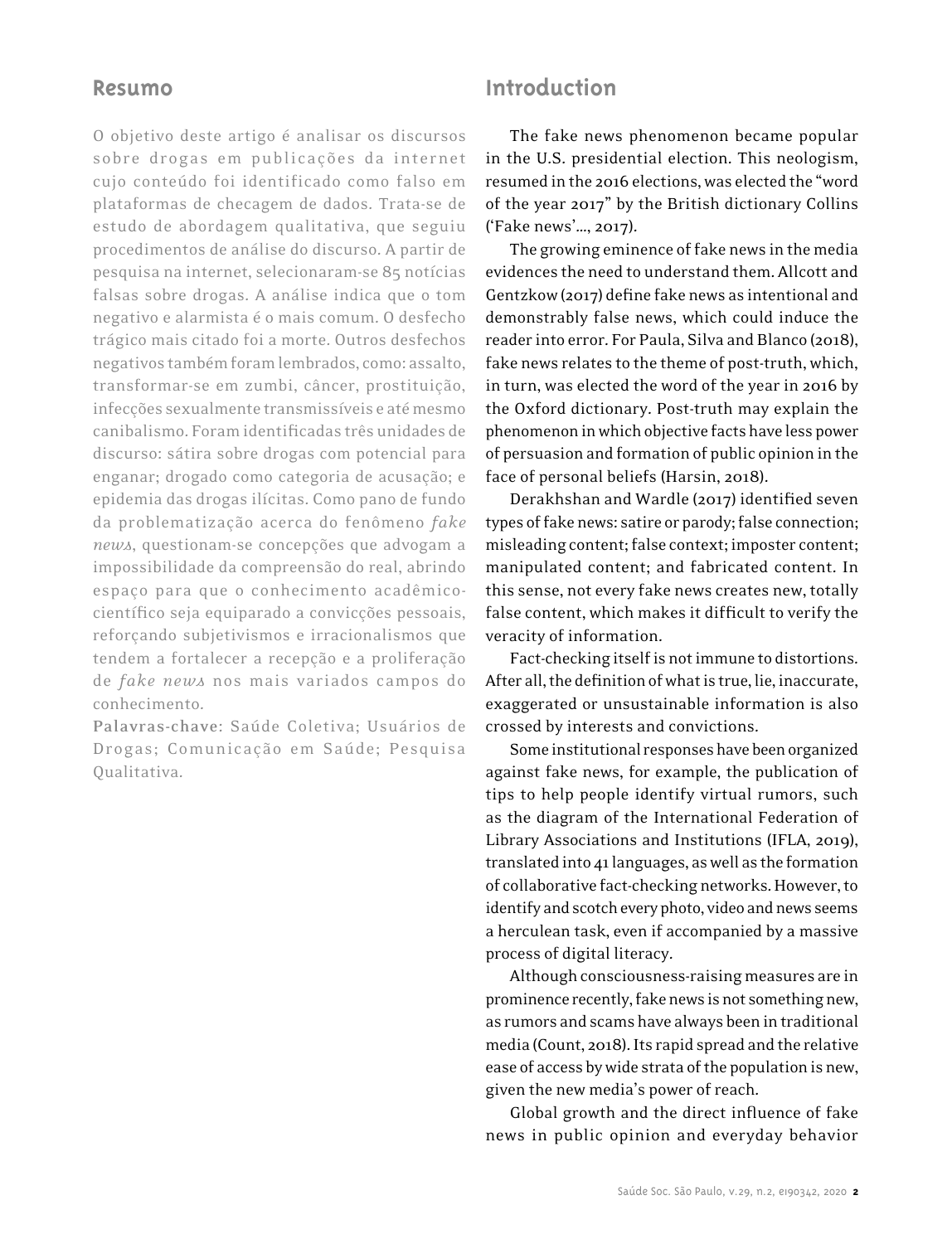have concerned various sectors of society. This is so serious that it was associated with the drop in vaccination coverage rates worldwide (Jervelund, 2018), which led Brazilian Ministry of Health to create its own channel to combat "fake news on health" in 2018.

Fake news content that directly or indirectly addresses health and drugs can vary a lot, covering a broad spectrum between sensationalism and social panic.

Noticeably, in the area of drugs, the genesis of U.S. prohibitionism was also based on dissemination of questionable research and information in the first decades of the 20<sup>th</sup> century (Hari, 2018). Because of the many stigmas surrounding drug use (Baratta, 1994), news related to it seems especially susceptible to the proliferation of false and prejudiced information.

This study aims to analyze drug discourses in online publications whose content has been identified as false on data verification platforms.

# **Method**

This is a qualitative study that used critical discourse analysis (Meurer, 2005), which understands a discursive occurrence as text, as a manifestation of discourses, and as a social practice.

According to Bakhtin (2011), the discourse unit is the utterance, not a phrase or a clause disconnected from social totality. As a concrete process,

**Table 1 – Selected articles from the** *E-farsas***.com portal**

communication comprises active interlocutors, who, inserted in the reality, turn to the response and to the other's discourses.

Therefore, starting from critical discourse analysis studies, this article comprises fake news as a mediation of reality. That is, it expresses the speaking subjects' intentionality and their social positioning, because it is full of ideology.

Two fact-checking agencies were used to investigate news, namely *E-farsas.com* and *Boatos. org*. Both compile and elucidate all kinds of rumors and fake news circulating on social networks. They are the largest active agencies specialized in factchecking in Brazil, disregarding *Apublica.org*, which exclusively investigates public administration.

To ensure scientific rigor for this research, exhaustive searches were carried out. We tried to compose the empirical corpus with broad search of news on these fact-checking sites. In December 2018, the news was surveyed on each platform, using the words: *droga* (drug); *maconha* (marijuana); *álcool* (alcohol); *cocaína* (cocaine); crack; *cerveja* (beer); *cigarro* (cigarette). The pieces of news were selected after reading title, subtitle and full text. Those who did not address the themes of drug, vaccines and other medicines used for therapeutic purposes were excluded from the corpus.

Initially, we only used the *E-farsas.com* portal to search news. For presentation purposes, each news was numbered, adding the letter "f".

| #  | Title of the article                                                                                                                     |
|----|------------------------------------------------------------------------------------------------------------------------------------------|
| f١ | Misturar cerveja com limão mata! (Mixing beer with lemon can kill you!)                                                                  |
| f2 | Relato da falecida ex-Paquita Patrícia do programa da XUXA! (Report of the deceased former Paquita Patrícia<br>of XUXA's program!)       |
| f3 | Vídeo de animais bêbados com marula é verdadeiro? (Is the video of animals drunk with marula true?)                                      |
| f4 | Aconteceu no Barra Shopping (droga Burundanga ou escopolamina) (It happened at Barra Shopping<br>(Burundanga or scopolamine drug)        |
| f5 | SPTV faz matéria com estudantes brisados! Será? (SPTV news publishes a feature with stoned students! Is it true?)                        |
| f6 | Ator Gary Dourdan do seriado CSI consumido pelas drogas! (Gary Dourdan, "CSI", ruined by drugs!)                                         |
| f7 | É verdade que a maconha ajuda a curar o ebola? (Is it true that marijuana helps cure Ebola?)                                             |
| f8 | 37 morreram de overdose no Colorado após legalização da maconha! (37 died from an overdose in Colorado after<br>marijuana legalization!) |

continued...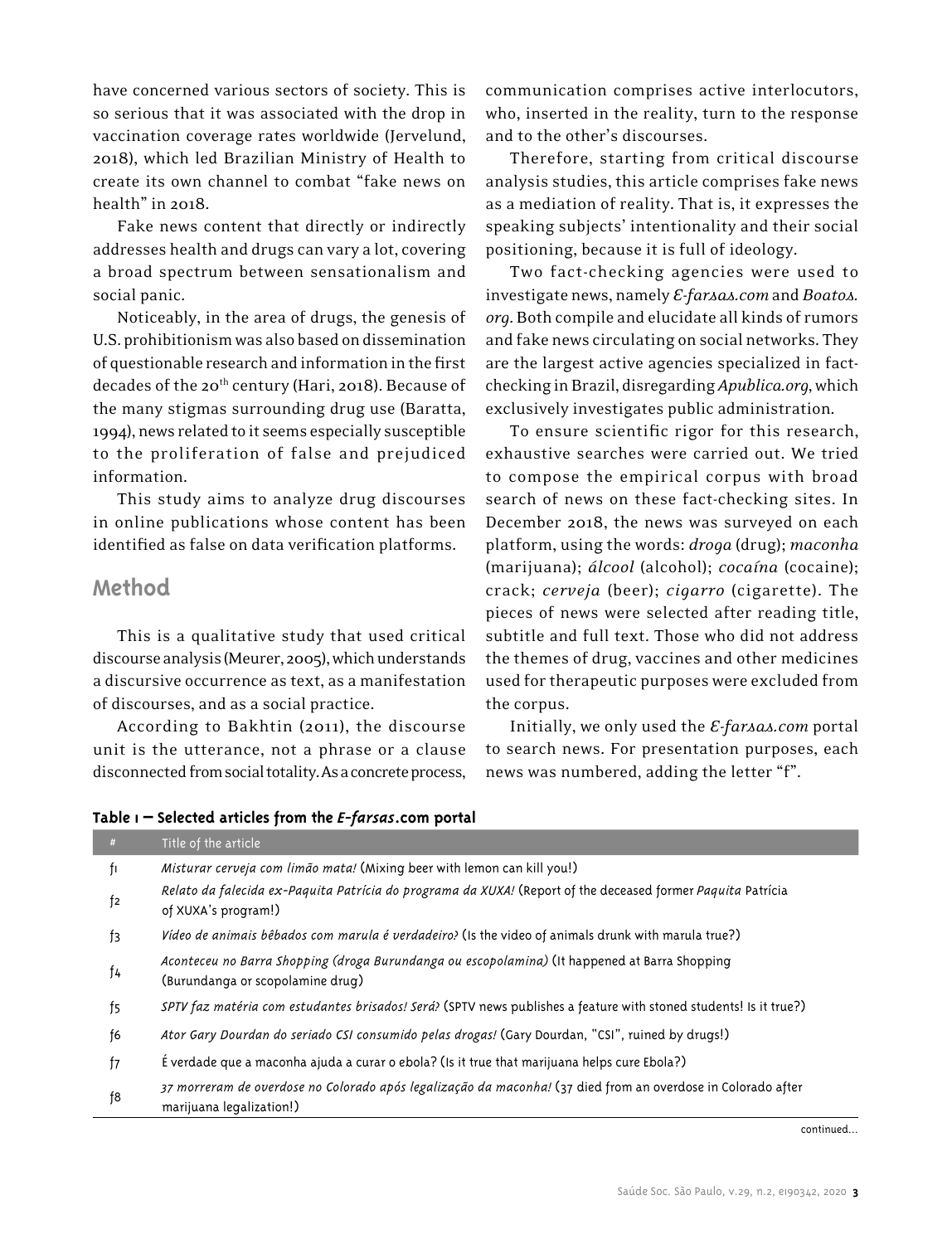## **Table 1 – continuation**

| #               | Title of the article                                                                                                                                        |
|-----------------|-------------------------------------------------------------------------------------------------------------------------------------------------------------|
| f9              | Brasileiro executado na Indonésia ganha estátua no Rio de Janeiro! (Brazilian man executed in Indonesia<br>gets a statue in Rio de Janeiro!)                |
| fio             | Pílula faz gari virar técnico da Receita Federal! Será? (Pill makes street cleaner become Federal Revenue technician!<br>Is it true?)                       |
| fu              | Neymar é flagrado fumando maconha! Será verdade? (Neymar is spotted smoking marijuana! Is it true?)                                                         |
| f12             | A Souza Cruz vai lançar o cigarro de maconha Marley? (Is Souza Cruz industry going to release Marley's marijuana<br>cigarette?)                             |
| fı3             | Neurofos: O golpe da pílula que te deixa mais inteligente! (Neurofos: The pill that makes you smarter fraud!)                                               |
| f14             | Arlindo Cruz é preso com cocaína no Rio de Janeiro! (Musician Arlindo Cruz is arrested with cocaine<br>in Rio de Janeiro!)                                  |
| fı5             | Festinha regada a drogas com atores da Globo! Será? (Globo TV celebs spotted in party full of drugs! Is it true?)                                           |
| f16             | Jovens incendeiam carro após acenderem lança perfume! (Young people set a car on fire after lighting<br>lança-perfume drug!)                                |
| fı7             | Nova droga "Docinho" está se espalhando pelas escolas? (Is new drug "Docinho" spreading in schools?)                                                        |
| f <sub>18</sub> | Adriano Imperador virou mendigo na favela por causa das drogas? (Has Adriano, the Emperor, become a beggar<br>in the favela because of drugs?)              |
| f19             | A NASA vai pagar 70 mil pra voluntários fumarem maconha? (Is NASA going to pay volunteers R\$ 70.000 to smoke<br>marijuana?)                                |
| f20             | Estudo revelou que miojo é pior pra saúde do que maconha? (Study revealed that instant noodle is worse for health<br>than marijuana?)                       |
| f21             | Russo bebeu demais, ressuscitou no necrotério e voltou pro bar? (Russian man drank too much, resurrected<br>in the morgue and returned to the bar?)         |
| f22             | Senador com saquinho de cocaína durante impeachment de Dilma? (Senator with cocaine bags during<br>Dilma's impeachment?)                                    |
| f <sub>23</sub> | Consumo da bebida Skol Beats causa câncer? (Does Skol Beats cause cancer?)                                                                                  |
| f24             | Droga que mata em 3 dias chegou no Brasil? (Has drug that kills in three days arrived in Brazil?)                                                           |
| f25             | Nova droga é usada nos olhos e mata de overdose! Será verdade? (New drug is used in the eyes and kills with<br>overdose! Is it true?)                       |
| f26             | Mineiro coloca boca de fumo à venda! Será verdade? (Minas Gerais man puts drug house for sale! Is it true?)                                                 |
| f27             | Alcoólatra morre após beber água pensando que era cachaça! Será verdade? (Alcoholic dies after drinking water<br>thinking it was cachaça! Is it true?)      |
| f28             | O Burger King vai imprimir notas no papel de seda durante a Marcha da Maconha? (Will Burger King print invoices<br>on silky paper during Marijuana March?)  |
| f29             | Um casal gay foi flagrado ensinando o filho adotivo a fumar e a beber? (Was a gay couple caught teaching their<br>adopted son to smoke and drink?)          |
| f30             | A Polícia capturou uma mulher zumbi sob efeitos da droga Cloud Nine? (The police captured a zombie woman under<br>the effects of Cloud 9 drug?)             |
| f31             | Pirulito Energy contém energético e quase causou a morte de crianças? (Energy Lollipops contain energy drink and<br>almost cause the deaths of children?)   |
| $f$ 32          | Marielle Franco foi esposa do Marcinho VP? Era do Comando Vermelho? (Was Marielle Franco Marcinho VP's wife?<br>Was she in the drug gang Comando Vermelho?) |
| f33             | Imagens mostram médica antes e depois do vício no crack! Será verdade? (Footage shows doctor before and after crack<br>addiction! Is it true?)              |

continued...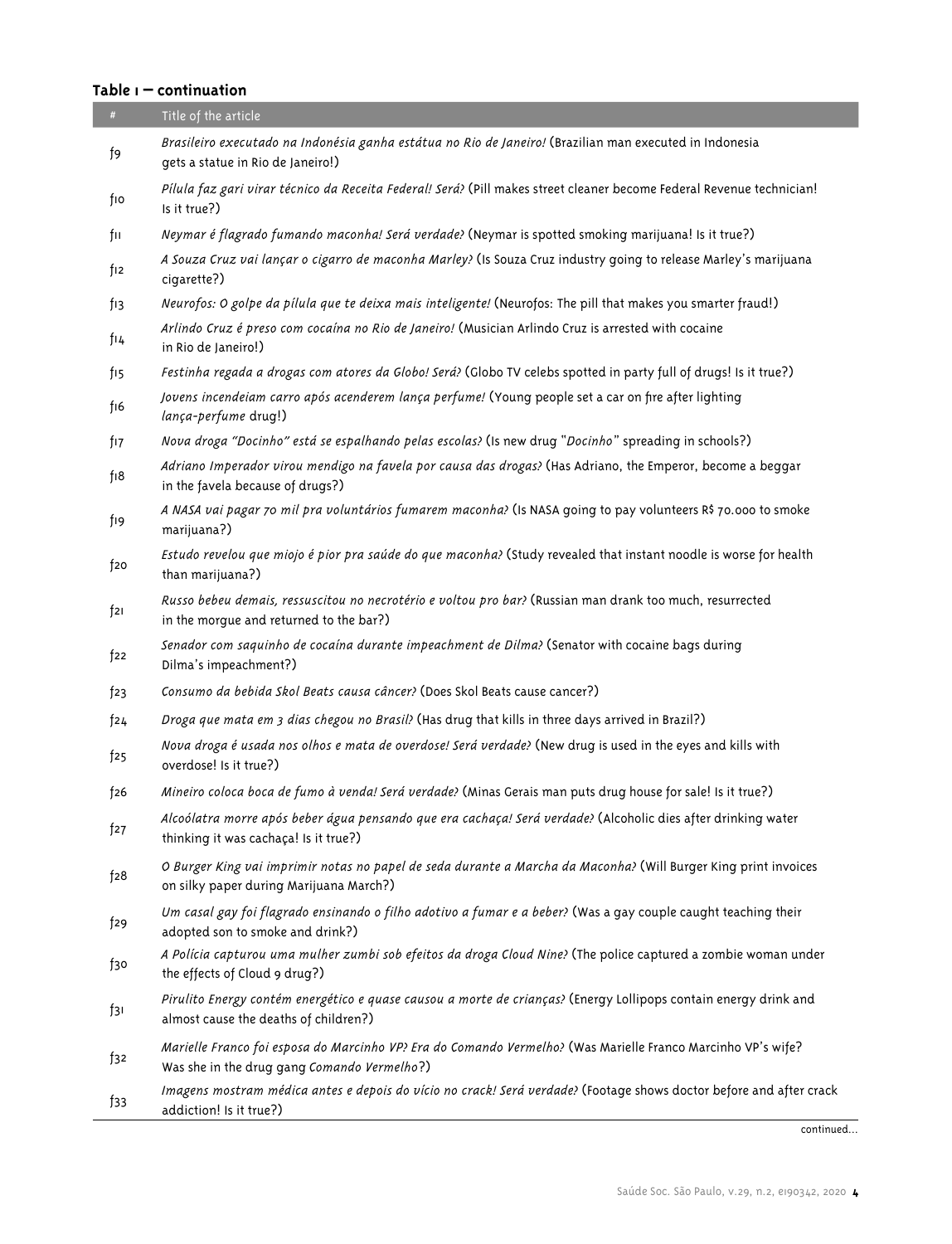## **Table 1 – continuation**

| #      | Title of the article                                                                                                                                                                                                |
|--------|---------------------------------------------------------------------------------------------------------------------------------------------------------------------------------------------------------------------|
| f34    | Um menino ficou com a boca cheia de feridas após consumir a nova droga Morango Rápido? (A boy got his mouth full<br>of wounds after consuming the new drug Strawberry Quick?)                                       |
| f35    | Cogumelos alucinógenos causaram distúrbio grave em uma pizzaria? (Psilocybin mushrooms caused severe<br>disturbance in a pizzeria?)                                                                                 |
| f36    | (Gustavo Perrella, do helicóptero com cocaína, foi nomeado para o Ministério do Esporte de Bolsonaro<br>(Was Gustavo Perrella, famous for the helicopter with cocaine, appointed to Bolsonaro's Ministry of Sport?) |
| f37    | Dois coroinhas foram presos por colocar maconha no incensário da igreja? (Were two altar boys arrested for putting<br>marijuana in the church censer?)                                                              |
| $f_38$ | Propaganda antiga dos cigarros Winston falava sobre benefícios para as grávidas? (Winston's old cigarette<br>advertisement talked about benefits for pregnant women?)                                               |

After this first selection, we started another news survey, using the *Boatos.org* platform, which were also numbered, adding the letter "b".

| #               | Title of the article                                                                                                                                                |
|-----------------|---------------------------------------------------------------------------------------------------------------------------------------------------------------------|
| bı              | Boato aponta que Aécio Neves seria usuário de cocaína (Rumor points out Brazilian politician Aécio Neves as a cocaine user)                                         |
| b2              | Hoax – Ex-paquita Patrícia morre aos 17 anos de aids após se envolver com drogas (Hoax-Former paquita Patrícia<br>dies at age 17 after getting involved with drugs) |
| b3              | Notícia falsa: overdose de maconha matou 37 pessoas no Colorado (Fake news: marijuana overdose killed<br>37 people in Colorado)                                     |
| b <sub>4</sub>  | Boato aponta que Monsanto quer plantar maconha transgênica no Uruguai (Rumor points out Monsanto wants<br>to plant transgenic marijuana in Uruguay)                 |
| b <sub>5</sub>  | Balela: maconha pode ser liberada para plantio no Brasil em 2014 (Sham: marijuana may be released for planting<br>in Brazil in 2014)                                |
| b6              | Notícia de que Marlboro vai lançar cigarro de maconha é falsa (News that Marlboro will release marijuana cigarette is fake)                                         |
| b7              | Pegadinha: Aplicativo LIVR só pode ser acessado por bêbados (Prank: LIVR app can only be accessed by drunks)                                                        |
| b8              | Mentira: Dilma diz que consumo de cocaína mostra crescimento econômico (Bullshit: Brazilian President Dilma says<br>cocaine use shows economic growth)              |
| b9              | Lenda: Branca de Neve e os Sete Anões leva mensagem sobre cocaína (Myth: Snow White and the Seven Dwarfs takes<br>message on cocaine)                               |
| bıo             | História falsa: PSDB quer processar Heineken por usar estrela vermelha (False story: PSDB party wants to sue Heineken<br>for using red star)                        |
| bıı             | Foto falsa: Gary Dourdan, ator de CSI, perde a luta contra o crack (Fake photo: Gary Dourdan, "CSI", loses fight<br>against crack)                                  |
| bı2             | Boato: Aécio Neves concede entrevista bêbado ao Estadão (Rumor: Drunk, Aécio Neves grants an interview to<br>Estadão newspaper)                                     |
| bı3             | Lenda: Lucy in The Sky With Diamonds é a canção do LSD (Myth: Lucy in The Sky With Diamonds is a LSD song)                                                          |
| $b_1$           | Balela: fumar maconha pode ajudar na cura do vírus ebola (Sham: smoking marijuana can help healing Ebola virus)                                                     |
| b <sub>15</sub> | Colocar limão no copo de cerveja é fatal (Putting lemon in the beer glass is fatal)                                                                                 |
| bı6             | Bandidos usam droga burundanga (escopolamina) para assaltos (Bandits use burundanga (scopolamine) for robberies)                                                    |

## **Table 2 – Selected articles from the Boatos.org portal**

continued...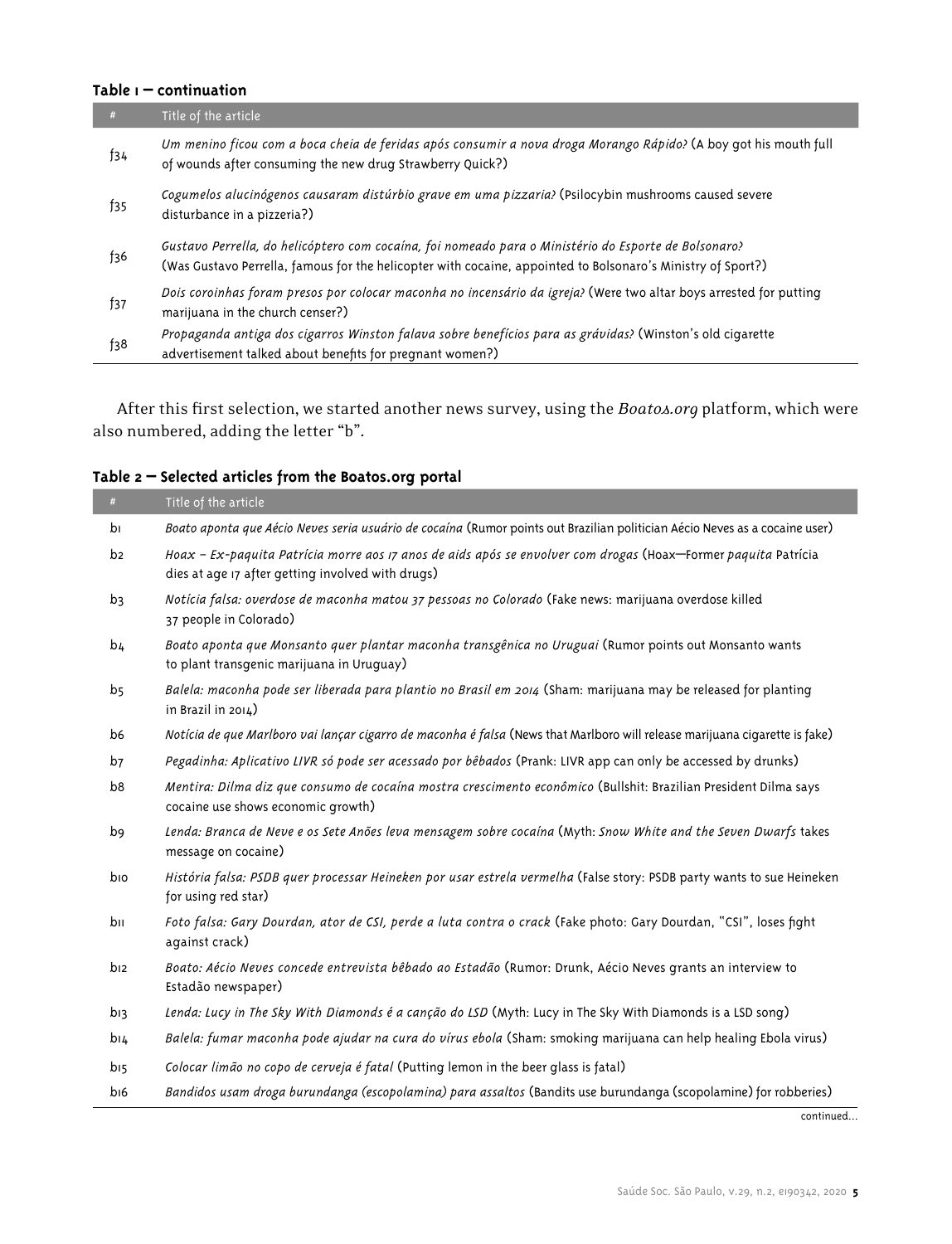## **Table 2 – continuation**

| #               | Title of the article                                                                                                                                                         |
|-----------------|------------------------------------------------------------------------------------------------------------------------------------------------------------------------------|
| bı7             | Projeto de legalização da maconha de Jean Wyllys é arquivado, diz hoax (Marijuana legalization project is shelved,<br>says hoax)                                             |
| bı8             | Usuários de drogas podem ter 10% de vagas em concurso, diz informação falsa (Drug users may have 10%<br>slots in public service, says false information)                     |
| bı9             | Arlindo Cruz é preso por porte de cocaína, afirma boato (Arlindo Cruz arrested for cocaine possession, says rumor)                                                           |
| b20             | NASA encontra planeta coberto de maconha (NASA finds marijuana-covered planet)                                                                                               |
| b21             | Fumar narguilé é como fumar 100 cigarros? (Is smoking hookah like smoking 100 cigarettes?)                                                                                   |
| b22             | Festa de fim de ano da Globo tem Tonico Pereira, drogas e prostitutas, diz boato (Globo's year-end party<br>has the actor Tonico Pereira, drugs and prostitutes, says rumor) |
| b23             | Adolescentes usam absorventes para ficarem bêbados (Teenagers use tampons to get drunk)                                                                                      |
| b24             | 50 Cent emagreceu após fumar maconha (50 Cent lost weight after smoking marijuana)                                                                                           |
| b25             | Cigarro faz fumaça colorida como um arco-íris (Cigarette makes colored smoke like a rainbow)                                                                                 |
| b26             | Docinho: nova droga está chegando às escolas (Docinho: new drug is coming to schools)                                                                                        |
| b27             | Cloud Nine, droga que causa canibalismo, chega ao Brasil (Cloud 9, a drug that causes cannibalism, gets to Brazil)                                                           |
| b28             | Senador é flagrado com cocaína em sessão do impeachment (Senator is spotted with cocaine in impeachment session)                                                             |
| b29             | Ivete Sangalo é flagrada cheirando cocaína em vídeo (Singer Ivete Sangalo spotted smelling cocaine on video)                                                                 |
| b30             | Lei Seca será revogada! É o fim do bafômetro (Brazilian Dry Law will be repealed! It is the end of breathalyzer)                                                             |
| b3ı             | Adriano Imperador, viciado em drogas, virou mendigo na praia (Soccer player Adriano, the Emperor, drug addict,<br>became a beggar in the beach)                              |
| b32             | Beber vinagre altera resultado do teste do bafômetro (Drinking vinegar changes breathalyzer test result)                                                                     |
| b33             | Filho de casal gay bebe cerveja e fuma cigarro em vídeo (Gay couple's son drinks beer and smokes cigarette on video)                                                         |
| $b_34$          | Filho de Bonner e Fátima dirigia bêbado e sem habilitação (Son of William Bonner and Fátima Bernardes-Brazilian<br>journalists-drunk-driving and without a license)          |
| b <sub>35</sub> | Droga que mata em três dias chega ao Brasil (Drug that kills in three days arrives in Brazil)                                                                                |
| b36             | Chaveiro cachimbo colorido é a nova moda para consumo de drogas (Colorful pipe keychain is the new trend for drug use)                                                       |
| b37             | Estão oferecendo papel com droga para cheirar no Walmart (Walmart is offering paper with drugs to smell)                                                                     |
| $b_38$          | Budweiser falsificada é fabricada por chineses e vendida no Brasil (Fake Budweiser is manufactured by Chinese<br>and sold in Brazil)                                         |
| b39             | Fábrica clandestina de Heineken falsificada é descoberta (Fake Heineken clandestine factory discovered)                                                                      |
| b40             | Dr. Paulo Ubiratan dá entrevista sobre saúde a TV de Porto Alegre (PhD Paulo Ubiratan grants a TV interview on health<br>in Porto Alegre, Brazil)                            |
| b4ı             | Droga Manga Rosa chegou ao Brasil, parece açúcar e é mortal (Drug Manga Rosa arrived in Brazil, looks like sugar<br>and is deadly)                                           |
| b42             | Nova droga DOFE é usada nos olhos e vendida nas raves (New drug DOFE is used in the eyes and sold in raves)                                                                  |
| b43             | Burger King vai imprimir nota fiscal em seda para Marcha da Maconha (Burger King will print silky invoices for<br>Marijuana March)                                           |
| b44             | Pílula zumbi chegou ao Brasil: vídeo mostra efeito da droga em mulher (Zombie pill arrived in Brazil: video shows<br>effect of drug on woman)                                |
| b <sub>45</sub> | Primo de Marcelo Freixo, Gustavo, deu drogas e estuprou alunos (Brazilian politician Marcelo Freixo's cousin, Gustavo,<br>gave drugs and raped students)                     |
| b46             | Caminhão do deputado Romanelli foi apreendido com drogas (Congressman Luiz Claudio Romanelli's truck<br>apprehended with drugs)                                              |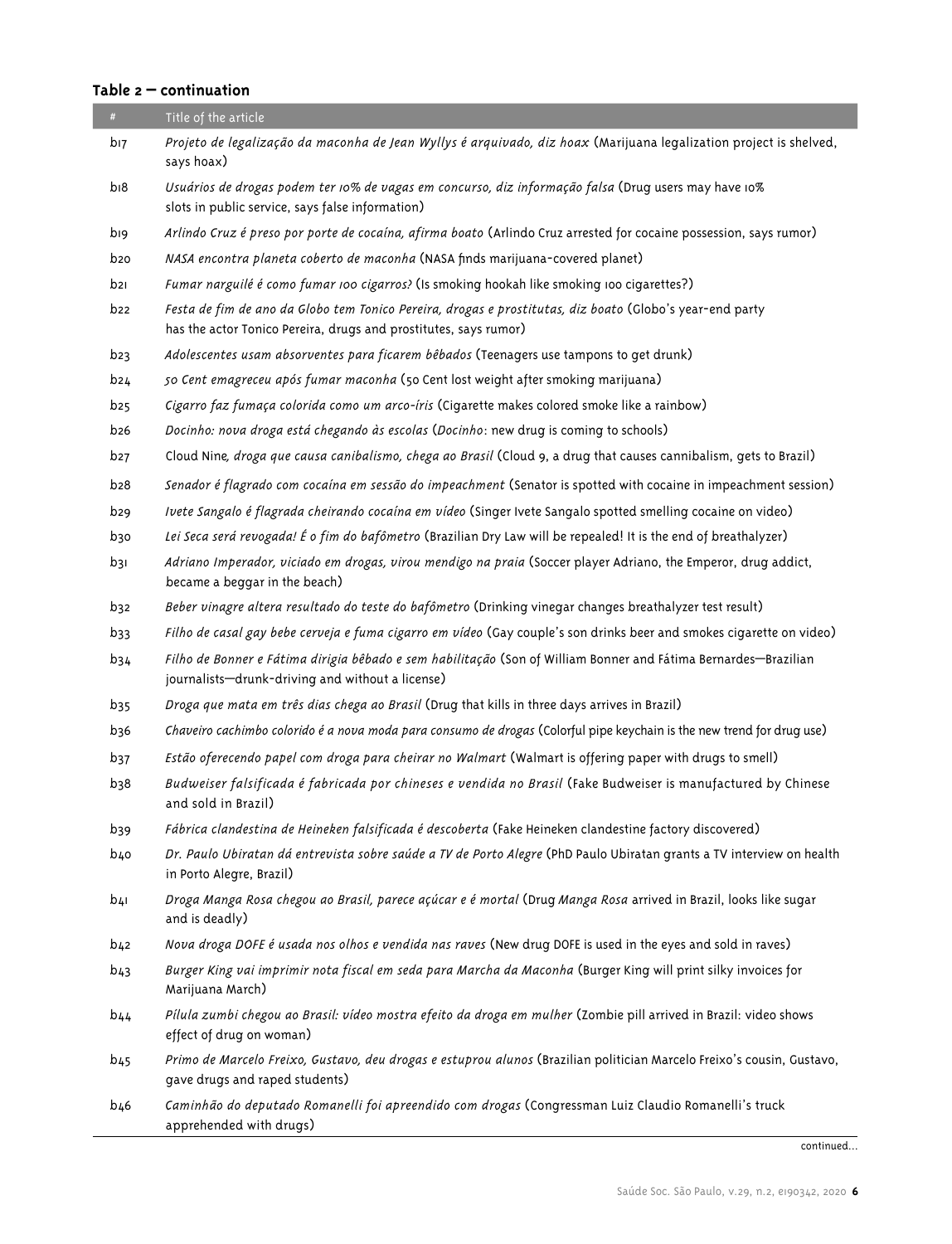#### **Table 2 – continuation**

ı

| #           | Title of the article                                                                                                                                                                                 |
|-------------|------------------------------------------------------------------------------------------------------------------------------------------------------------------------------------------------------|
| b47         | Dirigir alcoolizado é crime com pena de 5 a 8 anos de prisão, diz Lei 13.546 (Drunk-driving is a crime with a sentence of<br>5 to 8 years in prison, says Law 13,546)                                |
| b48         | Não beba Skol! Marca de cerveja está contaminada e causando doenças (Don't drink Skol! Beer brand is infected and<br>causing diseases)                                                               |
| b49         | Nova droga Strawberry Quick está sendo distribuída em escolas (New drug Strawberry Quick is given in schools)                                                                                        |
| b50         | Rússia libera uso de maconha e cocaína em estádios na Copa do Mundo (Russia allows marijuana and cocaine use in<br>stadiums at the World Cup)                                                        |
| b5ı         | Governo está pagando Bolsa Crack de R\$ 1.500 para todos os viciados (Government is paying R\$ 1,500 "Crack<br>Assistance" for all addicts)                                                          |
| b52         | Droga e armas são achadas em acampamento dos Sem Terra em Descalvado (Drugs and weapons are found in<br>Landless Workers' Movement (MST) camp in Descalvado, SP, Brazil)                             |
| b53         | Balas de ursinho com droga levam crianças ao óbito no Brasil (Gummy bear with drugs leads children to death in Brazil)                                                                               |
| $b$ 54      | Lula teve crise de abstinência de álcool na sede da PF e quase morreu (Brazilian former President Lula experienced an<br>alcohol withdrawal syndrome at Federal Police headquarters and almost died) |
| <b>b</b> 55 | Cerveja Heineken patrocina briga de cães em rinha na Mongólia (Heineken sponsors dog fight in Mongolia)                                                                                              |
| b56         | Bruno Maranhão do MST foi preso em flagrante com armas e drogas (MST's Bruno Maranhão was caught in the act<br>and arrested with weapons and drugs)                                                  |
| <b>b</b> 57 | Governo paga Bolsa Usuário de R\$ 1.000 pelo resto da vida para drogados (Government pays R\$ 1,000 "User's<br>Assistance" for the entire drug addicts' lives)                                       |
| b58         | Atestado médico para quem estiver com ressaca é aprovado por conselho (Paid sick leave for those with hangovers is<br>approved by Council)                                                           |
| b59         | Bolsonaro é flagrado com camisa do PT e cigarro de maconha em foto (Bolsonaro is spotted with Workers' Party (PT)<br>shirt and marijuana cigarette in photo)                                         |
| b6o         | Propaganda do cigarro Winston recomenda que mulher fume durante a gravidez (Winston cigarette advertisement<br>recommends woman smoke during pregnancy)                                              |
| b6ı         | João Amoêdo diz que é a favor do aborto e da descriminalização das drogas (João Amoêdo, Brazilian presidential<br>candidate, says he is pro-abortion and drug decriminalization)                     |
| b62         | Vídeo mostra goleiro Alisson, da seleção, com três mulheres e usando cocaín (Video shows goalkeeper Alisson,<br>from the Brazilian team, with three women and using cocaine)                         |
| b63         | Nova droga chamada Morango Rápido está sendo distribuída nas escolas (New drug Strawberry Quick is given in schools)                                                                                 |
| b64         | Cerveja puro malte gelada mata células cancerígenas e cura câncer (Cold pure malt beer kills cancer cells and cures cancer)                                                                          |
| b65         | Gustavo Perrella é nomeado como ministro do Esporte de Bolsonaro (Gustavo Perrella is appointed as<br>Bolsonaro's Minister of Sport)                                                                 |
| b66         | Paulo Guedes diz que não dará dinheiro para Carnaval, Parada Gay e marchas (Paulo Guedes, Brazilian Minister<br>of Economy, says he will not give money to Carnival, Gay Parade and marches)         |
| b67         | Médica usuária de crack é filmada vivendo nas ruas (Doctor crack user is recorded living on the streets)                                                                                             |

We selected 105 articles that addressed the drug theme, 38 from *E-farsas.com* portal and 67 from *Boatos.org*. After reading all the articles, 20 similar checked contents were identified between both portals. They were not excluded from the analysis because they present different comments, versions or dates. However, they will be grouped, adding the symbol "~", to be more easily identified when the analysis refers to fake news and not to the checking article. These are: f1~b15; f2~b2; f6~b11; f7~b14; f8~b3; f14~b19; f15~b22; f17~b26; f18~b31; f22~b28; f23~b48; f24~b35; f25~b42; f28~b43; f29~b33; f30~b44; f33~b67; f34~b63; f36~b65; f38~b60. Subtracting the number of similar pieces of news from the total, we found 85 pieces on drugs.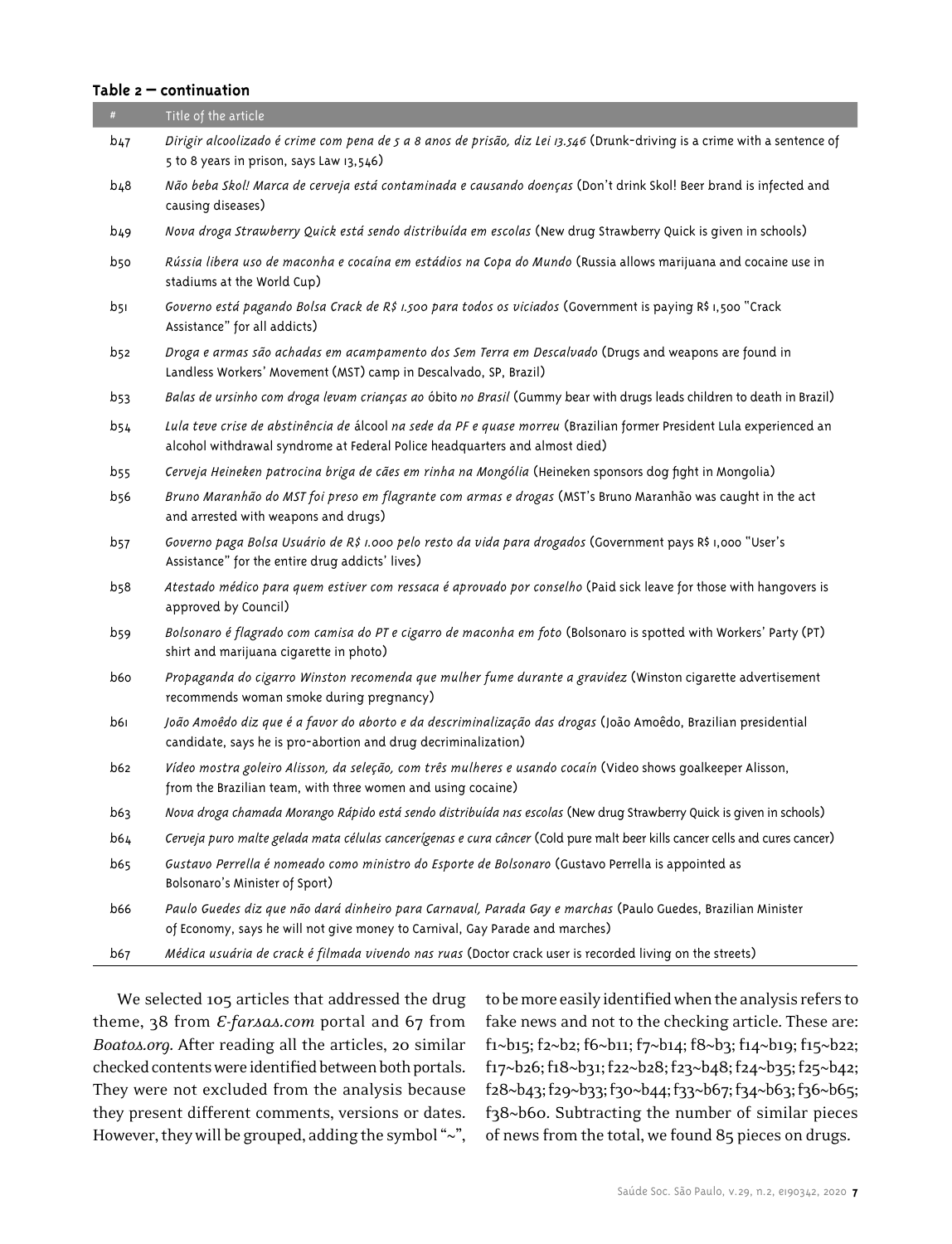After selecting these pieces of news, we decided, for convenience, to use only these two fact-checking portals. At this moment, all the pieces of news were carefully read. The reading was guided by a data extraction instrument, which, in turn, was organized into: information on the checking article year of publication; the drug mentioned; outcomes of drug use; targets of false information; action/prevention strategies; classification of the news; and emphasized excerpts.

To expose the research data, categories were listed *a posteriori* and analyzed from the perspective of collective health, which comprises the supply and demand of drugs as inherent to the historical-social process and, therefore, from the social determination involving individuals, families and classes in their different possibilities of social reproduction (Santos; Soares, 2013; Soares, 2007).

# **Results**

The fact-checking articles accuse fake news of being: rumor; gossip; sham; false story; false

5

10

15

 $20$ 

25

information; false photo; prank; lie; myth; bullshit; and hoax. Some report more than one version of the same fake news. This shows the difficulty of dealing with a dynamic phenomenon, capable of adapting news to appear believable.

To classify fake news, journalists linked to these agencies show the content investigated, try to compare the original source with others, relying on official references and experts. Nonetheless, most pieces of news do not have an easy-to-check source. Apparently, in many cases, the source and means of communication that share false information are merged. In this case, the communication channel legitimizes the fact without source. Means of communication assumedly jocular (national and international) were often used as a source for fake news, for example, *Blog Joselito Muller*, *G17*, *MTVV – Maconha Torna Você Violento* (Marijuana Makes You Violent), *Diário Pernambucano*, *Sacizento*, *Olé do Brasil*, *The Daily Currant*, *Jornal VDD*, among others.

Graph 1 shows a peak of fake news on drugs in 2014 and a growth trend by 2018.





storage, commercialization and distribution of

marijuana and its derivatives. This context has generated public discussions and conflicts that may have influenced the production and proliferation of fake news.

Graph 2 quantifies drugs in the fake news selected, excluding those referring to the same fake news in both portals. It is noteworthy that not all of them specify the drug.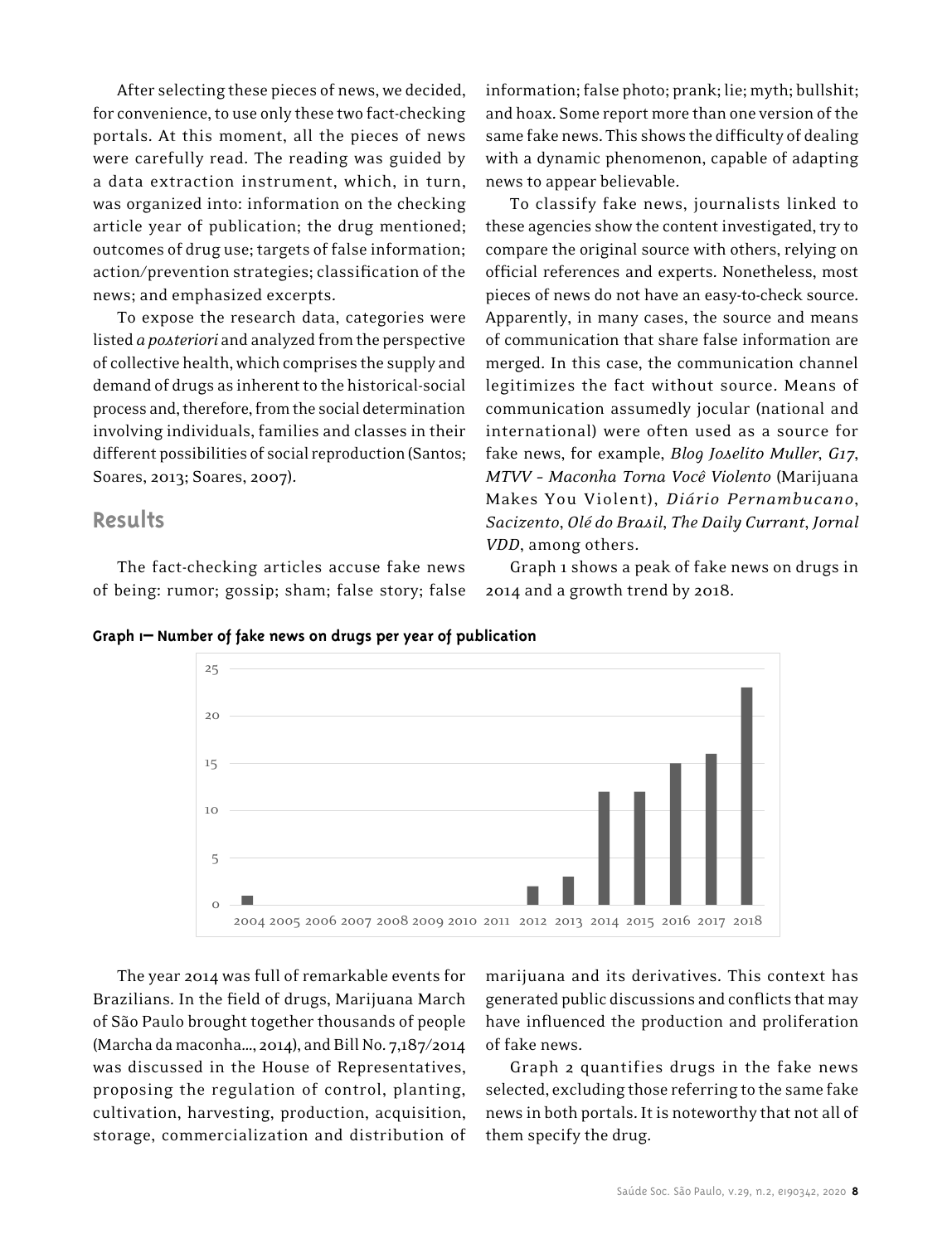#### **Graph 2 – Drug citations per year**



The most frequent drug, with 22 citations, is a licit substance: alcohol. The most cited illicit drugs were marijuana and cocaine, with 21 and 11 citations, respectively. The low amount of fake news on crack  $(5)$  and cigarette  $(3)$  is notable.

According to the fake news, a 9 new drugs would have arrived in the country, they are: Focus X (f10), Neurofos (f13), *Docinho* (f17, b26), Cloud 9 (f30, b44, b27), *Manga Rosa* (b41), Dofe (f25, b42), Strawberry Quick (b49, f34, b63), Burundanga (f4, b16), and Krokodyl (f24, b35). According to the checking portals themselves, some of these drugs actually exist (e.g., Krokodyl and Burundanga), but they are rare, and reports on them have untrue information, which concurs with data presented by the *III Levantamento Nacional sobre o Uso de Drogas pela População Brasileira*  (3rd National Survey on Drug Use by the Brazilian Population) (Bastos, 2017).

The negative and alarmist tone is the most common. The most cited tragic outcome was death (f1, b15, f2, b2, f8, b3, f24, b34, f25, b41, f27, f31, b40, b53). They also mentioned other negative outcomes, such as: robbery (f4, b16, b36); become a zombie (f30, b44); cancer (f23, b48); prostitution  $(f_2, b_2)$ ; sexually transmitted infections  $(f_2, b_2, b_2)$ ; and cannibalism (b27).

In a smaller amount, some fake news reported "positive" outcomes for drug users, such as: slots in public service (b18); "crack assistance" (b51, b57); increased intelligence (f10, f13); Ebola cure (f7, b14); benefits of consumption for pregnant women (f38, b59); and cure of cancer (b64).

Five debunked pieces of news address changes in public drug policies: b5 points out that marijuana planting could be released in 2014; according to b17, the marijuana legalization project was shelved in 2015; b30 says Dry Law will be repealed because it causes more traffic accidents; b61 states that a Brazilian presidency candidate defends drug decriminalization; finally, b47 news alleges that the law had become even stricter for anyone caught drunk-driving. These publications report disinformation, and some seem part of a conservative strategy to discredit politicians and governments.

Other pragmatic information could be tips for damage reduction, if they were true. For example, the fake news that teaches how to escape breathalyzer using vinegar (b32), or the one that presents a new pipe for drug use (b36), or the right to paid sick leave for those who have a hangover (b58). However, they present information in a tone of denunciation or irony.

The fact-checking agencies do not always point to social networks where fake news originated or became viral. The most cited social network is Facebook (40 times), followed by websites and blogs (22 times) and WhatsApp (21 times).

Some news report market strategies to attract new users, such as colors and flavors (f17, b25, b26, f31, f34, b63, b41, b49, b53) or new forms of drug administration (f25, b42, b23, b36). The various reports with warnings involving young people and children (f5, f16, f17, b26, f29, b33, f31, f34, b62, f37, f34, b63, b23, b45, b49, b53) seem to sustain a risk discourse against individuals and groups considered vulnerable.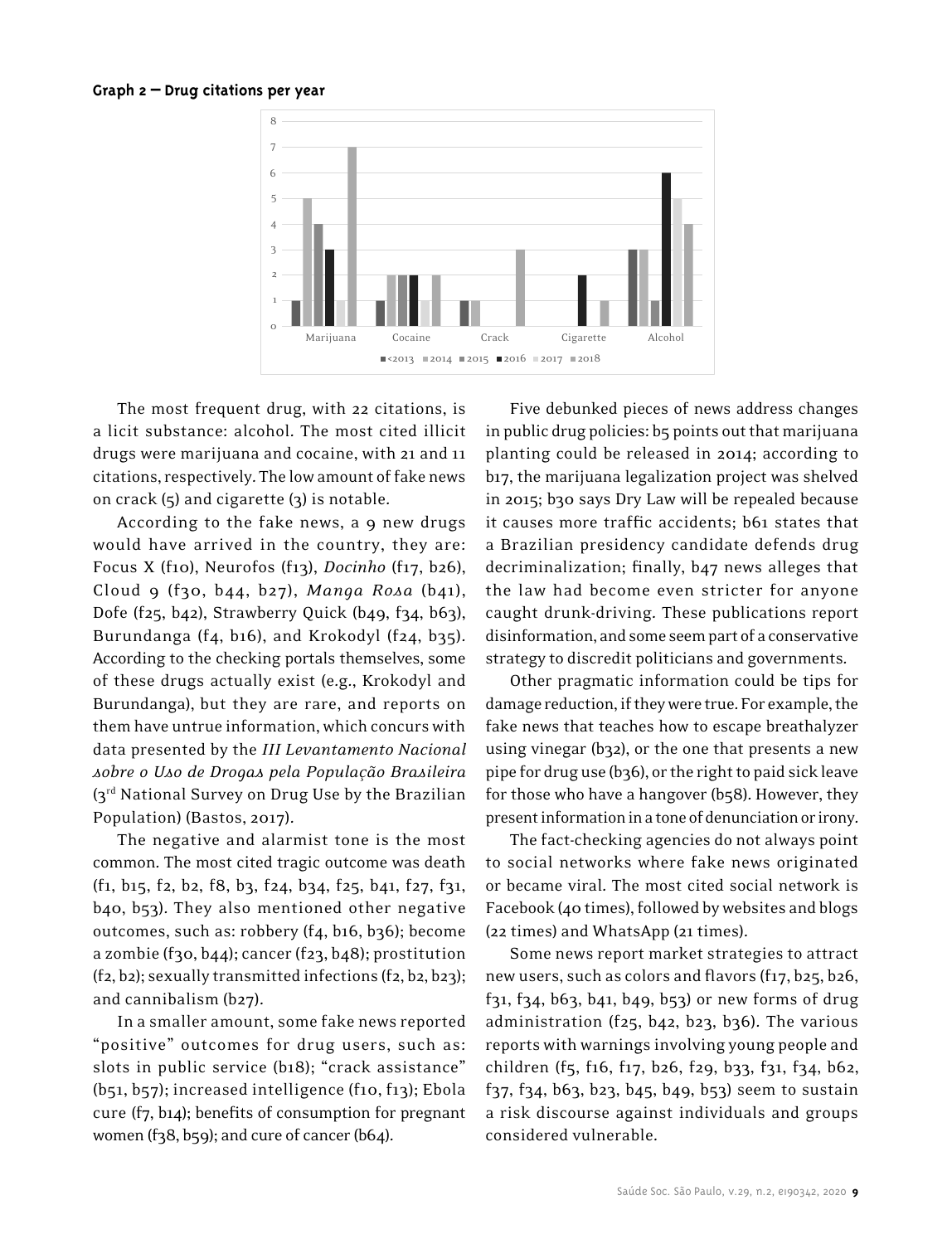Some fake news bring action proposal in the form of requests to the reader. In this sense, they suggest that the (false) message be shared on social networks (f1, b15, f2, b2, f4, b16, f25, b41, f29, b32, f31, f34, b62, b29, b36, b46, b47, b52, b63), that children and friends be warned and closely monitored (b15, b25, b35, b48) and that they all say no to drugs (f23, b23).

The greatest individual targets of fake news were politicians, artists, athletes and celebrities or their families. In this case, the intention clearly seems to be to harm the image of a public person. In a smaller amount, certain social groups were also targeted, such as same-sex couples and young people. For the agencies, those pieces of fake news often bring illustrations and captions that do not confirm their content. According to the checking articles, the accused ones would not only be victims of fake news, but "victims of the web." After all, false publication is legitimized by uncritical sharing.

Unanimously, the checking agencies generally suggest that the reader be aware and get informed. It is noteworthy, however, that the checkings also have different interpretations. The comments accompanying the debunking of fake news, made in the *E-farsas.com*, propose abstinence and a vigilant and preventive action. By commenting the fake news in f17, this agency suggests that "it is never too much to keep an eye on the children." In f30, it concludes: "DON'T USE DRUGS." *Boatos.org*, on the other hand, seems to have a closer perspective on harm reduction, as seen in b16, when the agency states that "discussions on drug legalization in Brazil are still weak." In b17, it defends that "more than a police problem, crack use in Brazil is a public health problem." It recommends "don't drink and drive" (b46) and reinforces that scotching fake news "is no excuse for you to exaggerate with alcohol" (b47). Finally, it notes that the reader does have to take care of the children, "but not to be so paranoid" (b52).

Ultimately, fake news were gathered in three speech units that proved central: satire on drugs with potential to deceive; drugged as a category of prosecution; and illicit drugs epidemic.

Almost half of fake news (47%) satirized with humor situations involving substance use. These pieces of news may mean no harm, but they may potentially deceive. Among them, 31.7% report

individuals or social groups misconduct, explained by drug use. And 21.1% disclose information on illicit drugs with misleading content and/or false contexts, reproducing an idea of urgency, panic or epidemic.

# **Discussion**

Based on what Löwy (2013) called "critical sociology of knowledge," reason should refer to the ability to distinguish what is true to what is false. Post-truth deepens an irrationalism that denies the possibility of knowing the real, intensifying the subjectivist moment of the process of knowledge (Coutinho, 2010) and opening various possibilities for personal beliefs to deny scientific knowledge.

This same movement is evident in currents of the so-called postmodern thought. Although the various authors who reclaim postmodern thought are not homogeneous, according to Netto (2010), some common elements allow to characterize this thought: acceptance of immediacy to knowing the reality, dissolving the distinction between appearance and essence; suppression of the difference between scientific and non-scientific knowledge; refusal of the category of totality; the privilege of symbolic dimension of reality, reducing it to pure discursivity.

The closeness between fake news, post-truth and postmodern thought may expand the analysis of the fake news phenomenon, revealing aspects that link it to changes in the field of sociology of knowledge and the material basis of late capitalism that sustain them. The truth, as Gramsci (2007) pointed out, is linked to certain hegemonic relationships, showing its strength and reality immediately in politics. Not by coincidence, this field strongly disseminates fake news as a fighting strategy, reducing it to a dispute of "narratives", in which the relation with materiality is lost.

Beyond the political field, fake news greatly affects the academic-scientific field, questioning issues until recently consensual. In the field of drugs, fake news is amplified with distortions that stigmatize these substances and their users, as well as the war on drugs (Hari, 2018).

The fake news identified in this research present distorted content, for example, on the effects of substances, cause-and-effect relationships and their direct association with crime.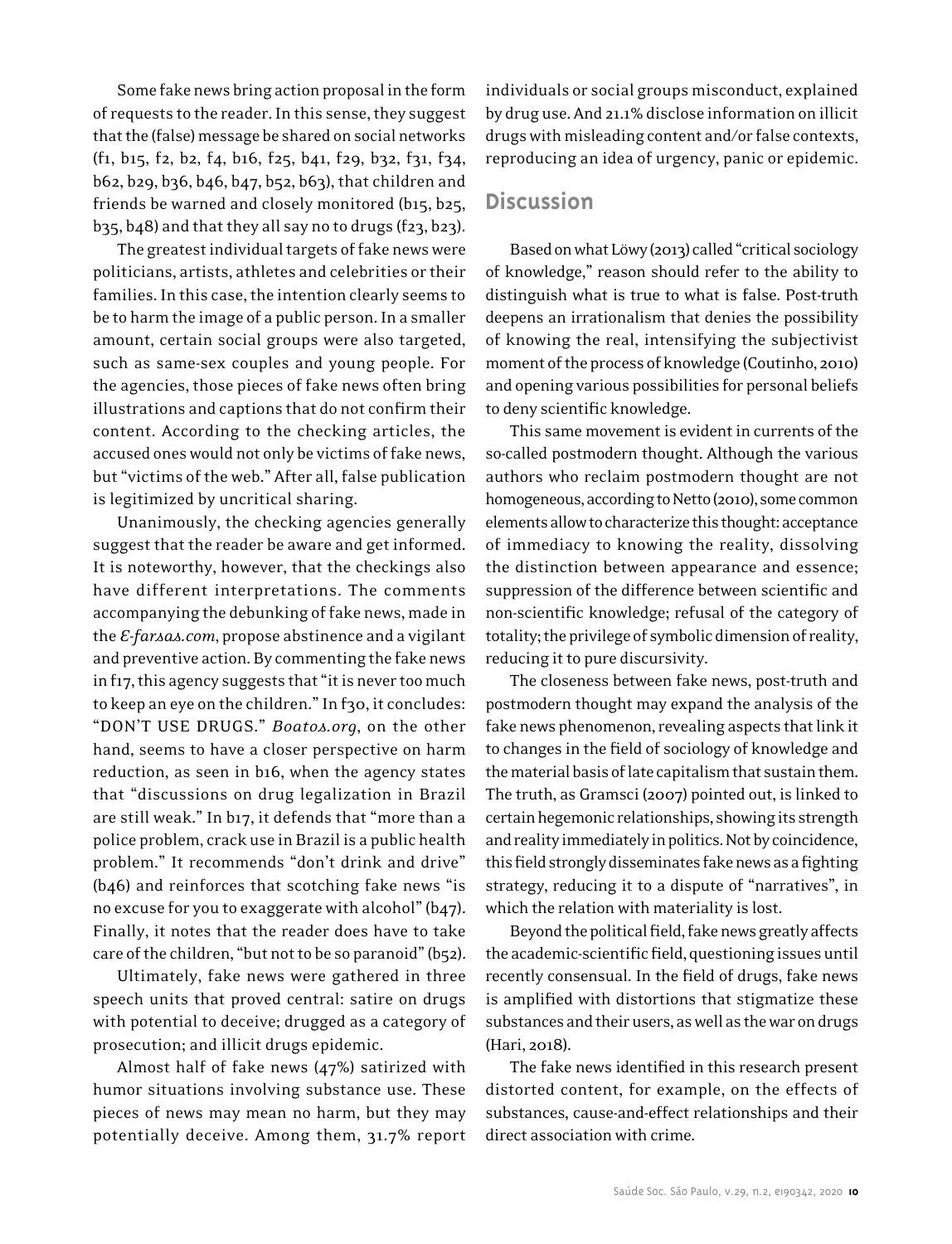Data from the World Drug Report indicate 35 million people worldwide suffer from some substance use disorder (UNODC, 2019), and the problematic use is reiterated in social dynamics generated by a system that needs inequality (Arruda et al., 2017). Concludingly, according to Velho (2008), society accuses the drug addict, as an embodiment of a social stigma, for problems that society itself has generated and cannot or does not want to solve.

A total of 31.7% fake news appealed to the "drug addict" accusation category. Implicitly or explicitly, these individuals are pointed out as morally harmful, as they have deviant habits and customs. Drugged people were pictured as addicts and/or sick, composing a representation that mobilizes compassion and disesteem. According to Velho (2008), this is a moral accusation that contaminates the entire life of the accused, stigmatizing him definitively. In this case, the accusation has a political and totalizing dimension, because from the discourse on the need to control deviations and addicts, a discourse on normality is constructed (Alvarez; Fraga; Campos, 2017).

More than 20% fake news identified by the research shared information on illicit drugs with misleading content and/or false contexts, reproducing an idea of urgency, panic or epidemic.

The idea of a drug epidemic in Brazil arises in the face of available studies that can support the analysis of reality. The survey carried out by Bastos et al. (2017), published in 2019, is emphasized, as it reveals the overview of licit and illicit drug uses in Brazil. According to it, the country has no epidemic of drug use.

The false drug epidemic aims to create the idea of a modern crisis, justifying exceptional actions. For Mészáros (2009), crisis is the new way of governing. The constant disturbances, which take the form of terror and apocalyptic catastrophes, serve to break ties and control the population, maintaining a chronic existential insecurity. Therefore, the drug epidemic discourse distracts the population and, at the same time, is a reason for authoritarian interventions.

The war on drugs, present in perspectives that point to abstinence as the only possibility for health policies, is justified by the argument of this (false) epidemic. Contradictorily, such war is not exactly against illicit drugs, but as any other wars, it is against people. Current scientific evidence indicates that the war on drugs is failing (Godlee, 2016, 2017).

In another sense, the movement to reduce damage opposes to the logic of the war on drugs (Moreira et al., 2019), incorporating social struggles in order to instrumentalize users and professionals to understand the roots of the problem, reinforcing the protagonism to build appropriate policies to reality, which respond to the drug users' needs (Santos; Soares, 2013).

For Zarzalejos (2017), disseminating fake news leads to the trivialization of the truth, endangering the means of communication value or credibility, and then made inferior in the face of personal opinions.

However, at least in theory, this form that ridicules everyday life could illuminate social inequalities and injustices, bringing problematizations and reflections on topicality to compose health communication strategies.

Indeed, health communication faces a great challenge in a society that values scientific relativism and the deconstruction of the idea of truth. Cavaca et al. (2018) describe potential priorities for health communication, based on the so-called "health value", with epidemiological criteria, and not just on the "news value". Henriques (2018) points out the need to offer and disseminate reliable sources to professionals and the community, especially by strengthening institutions and their areas of communication.

These are important claims to strengthen drug health policies, but they seem insufficient to democratize communication in the context of a prohibitionist society. After all, communication is not one-way, but a right vocalized by popular sectors and other segments of society committed or not to health based on scientific evidence.

# **Final considerations**

Faced with the media and science loss of credibility, it is urgent to offer and disseminate reliable evidence and sources to professionals and to the community.

Fact-checking sites play a very important role in debunking fake news. However, they will not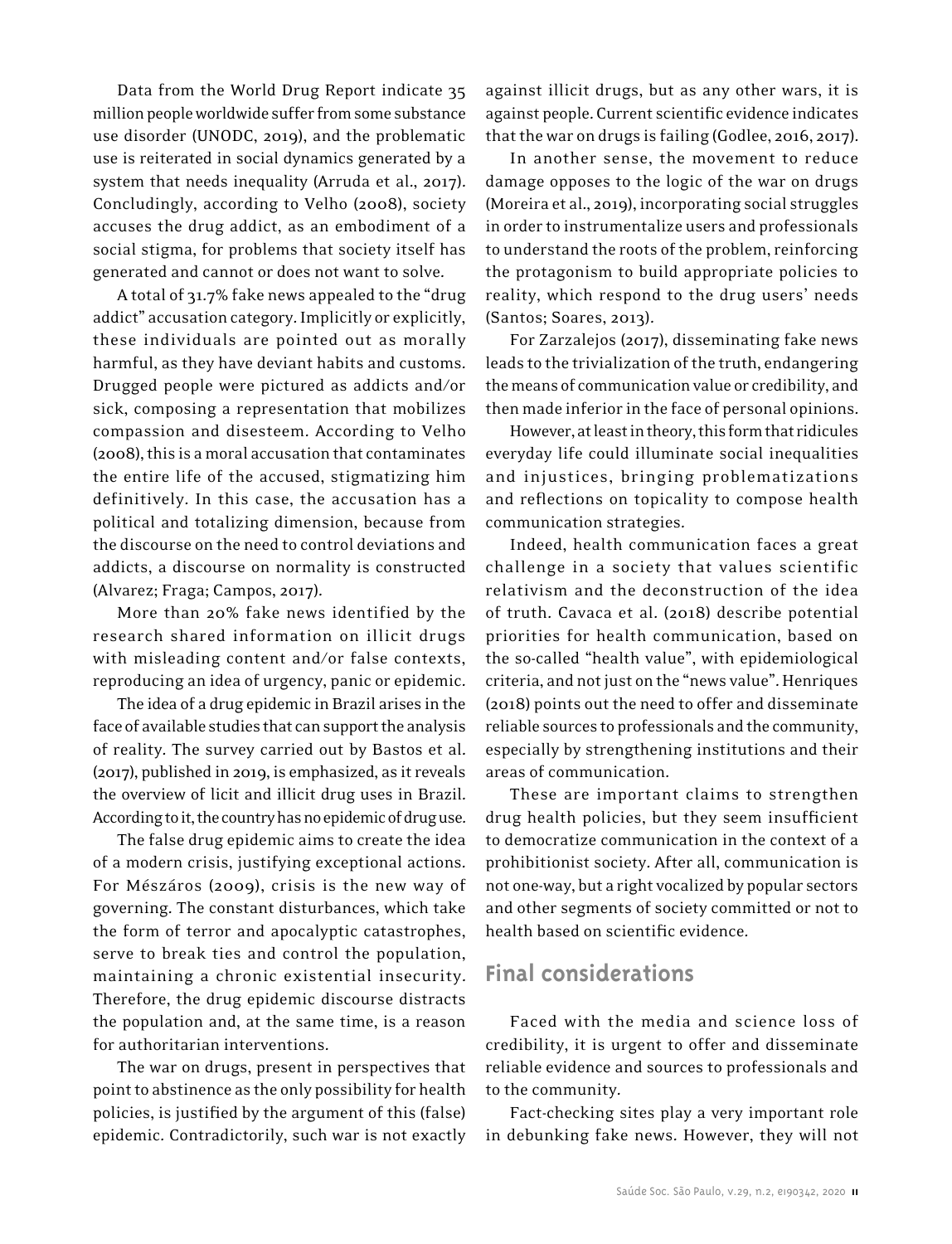deconstruct drug stigmas alone, which have in their own genesis disinformation and facts distortion. Thus, fake news on drugs, especially paired with negative bias, tends to be perceived as truth.

Collaborative strategies that unite the strengthening of public institutions of health research, democratization of communication, and harm reduction could extend the reach of actions and research that respond to social health needs.

As a problematization background on the fake news phenomenon, it is important to question conceptions defending the impossibility to understand the real, making room for academicscientific knowledge to be equated to personal convictions, reinforcing subjectivism and irrationalism that tend to strengthen the reception and proliferation of fake news in the most varied fields of knowledge.

The reflections developed here are expected to inspire the creation and modification of communicative strategies to illuminate social needs, inequalities and injustices, generating problematizations and reflections in topicality.

# **References**

ALLCOTT, H.; GENTZKOW, M. Social media and fake news in the 2016 election. *Journal of Economic Perspectives*, Pittsburgh, v. 31, n. 2, p. 211-36, 2017.

ALVAREZ, M. C.; FRAGA, P. C. P.; CAMPOS, M. S. Apresentação: perspectivas atuais sobre políticas, produção, comércio e uso de drogas. *Tempo Social*, São Paulo, v. 29, n. 2, p. 1-14, 2017.

ARRUDA, M. S. B. et al. Crackland: beyond crack cocaine. *Social Medicine*, Nova York, v. 11, n. 1, p. 8-17, 2017.

BAKHTIN, M. M. *Estética da criação verbal*. 6. ed. São Paulo: Martins Fontes, 2011.

BARATTA, A. Introdução a uma sociologia da droga. In: MESQUITA, F.; BASTOS, F. I. (Org.). *Drogas e aids*: estratégias e redução de danos. São Paulo: Hucitec, 1994. p. 21-43.

BASTOS, F. I. P. M. et al. (Org.). *III levantamento nacional sobre o uso de drogas pela população brasileira*. Rio de Janeiro: Fiocruz/ICICT, 2017.

CAVACA, A. G. et al. 'Valor-saúde': critérios epidemiológicos potenciais para a comunicação e saúde. *Reciis*, Rio de Janeiro, v.12, n.1, p. 26-42, 2018.

CONDE, C. A. G. F. *Desinformação*: qualidade da informação compartilhada em mídias sociais. 2018. Dissertação (Mestrado em Ciência da Informação) – Universidade Estadual de Londrina, Londrina, 2018.

COUTINHO, C. N. *O estruturalismo e a miséria da razão*. São Paulo: Expressão Popular, 2010.

DERAKHSHAN, H.; WARDLE, C. Information disorder: definitions. In: UNDERSTANDING AND ADDRESSING THE DISINFORMATION ECOSYSTEM, 2017, Philadelphia. *Proceedings*… Philadelphia: Annenberg School for Communication, 2017. p. 5-12. Disponível em: <http://bit.ly/34oI9sG>. Acesso em: 21 ago. 2019.

'FAKE NEWS' é eleita palavra do ano e ganhará menção em dicionário britânico. *BBC Brasil*, Londres, 2 nov. 2017. Disponível em: <https://bbc. in/2DjRu9d>. Acesso em: 18 mar. 2019.

GODLEE, F. The war on drugs has failed: doctors should lead calls for drug policy reform. *BMJ*, Chicago, v. 355, n. 6067, 2016.

GODLEE, F. Treat addictions with evidence, not ideology. *BMJ*, Chicago, v. 357, n.1925, 2017.

GRAMSCI, A. *Cadernos do cárcere*. 3. ed. Rio de Janeiro: Civilização Brasileira, 2007.

HARI, J. *Na fissura*: uma história do fracasso no combate às drogas. São Paulo: Companhia das Letras, 2018.

HARSIN, J. Post-truth and critical communication studies. *Oxford Research Encyclopedia of Communication*, Oxford, 20 dez. 2018. Disponível em: <http://bit.ly/34qHy9S>. Acesso em: 21 ago. 2019.

HENRIQUES, C. M. P. A dupla epidemia: febre amarela e desinformação. *Reciis*, Rio de Janeiro, v. 12, n. 1, p. 9-13, 2018.

IFLA – INTERNATIONAL FEDERATION OF LIBRARY ASSOCIATIONS. *How to spot fake news*.